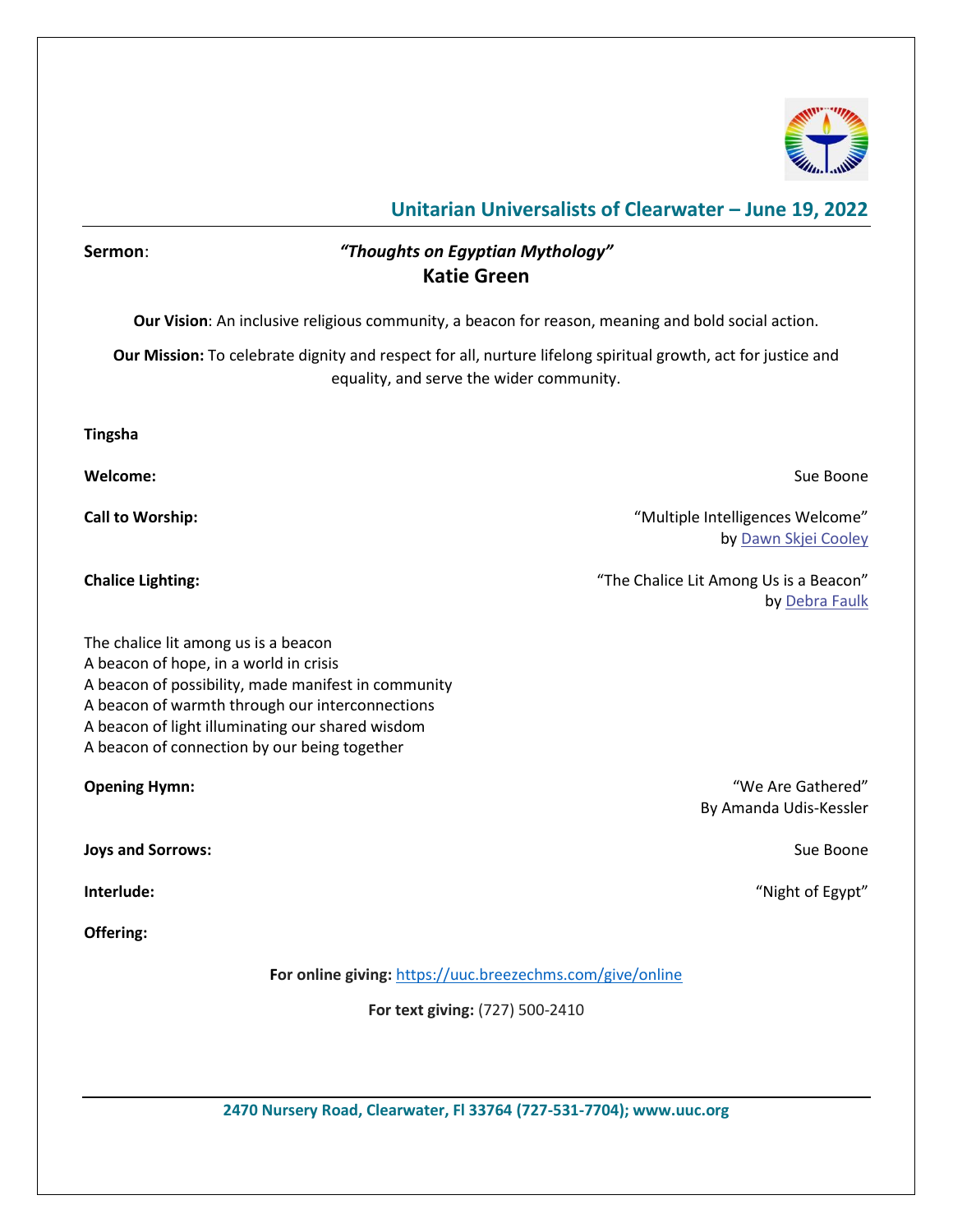

**Sermon:** "Thoughts on Egyptian Mythology" Katie Green

**Closing Hymn #170:** "We Are a Gentle Angry People"

**Extinguishing the Chalice:** 

*"Go in peace, go making peace, live gently, love mightily and bow to the mystery"*

#### **Our Grateful Thanks:**

**Worship Associate**: Sue Boone; **Service Technical Support**: Jeremy Dillow, Rich Cann, David Feick; **Staff**: Anne Gilbert, Campus Administrator; Gary Strauss, Security Guard; Susan Strauss, Custodian; **Pastoral Associates**: Kathy Krohn, Pan Godchaux, Bill Foley, Lauren Logan, Bruce Gotts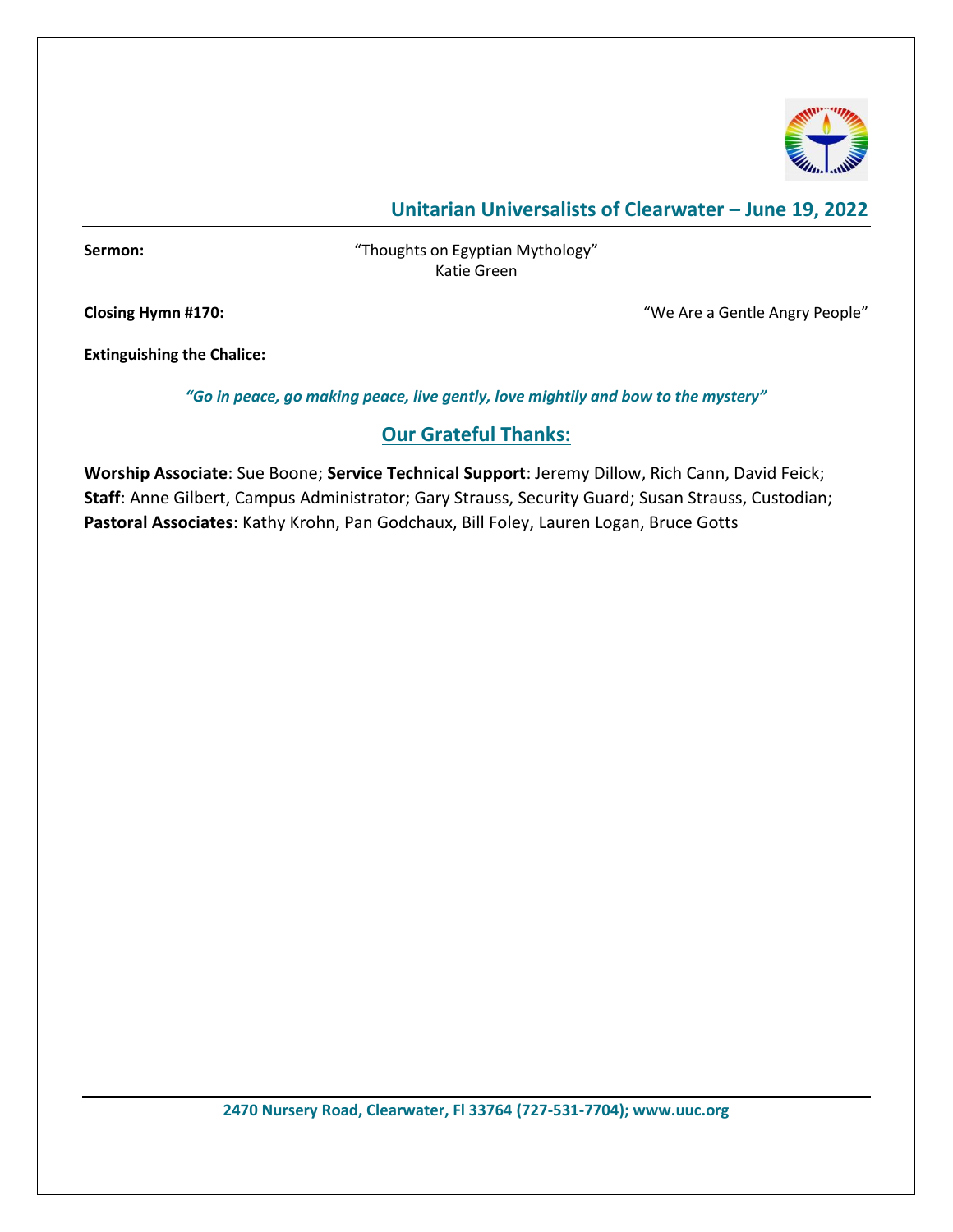

**Flowers for Sunday Services**

If you would like to supply the flowers for an upcoming Sunday service in honor of a special event or person in your life, please email Ana **" Soledad " Vaquer** at **[soledad.loba1@gmail.com](mailto:soledad.loba1@gmail.com)** She will help you coordinate your contribution.

**2470 Nursery Road, Clearwater, Fl 33764 (727-531-7704); www.uuc.org**